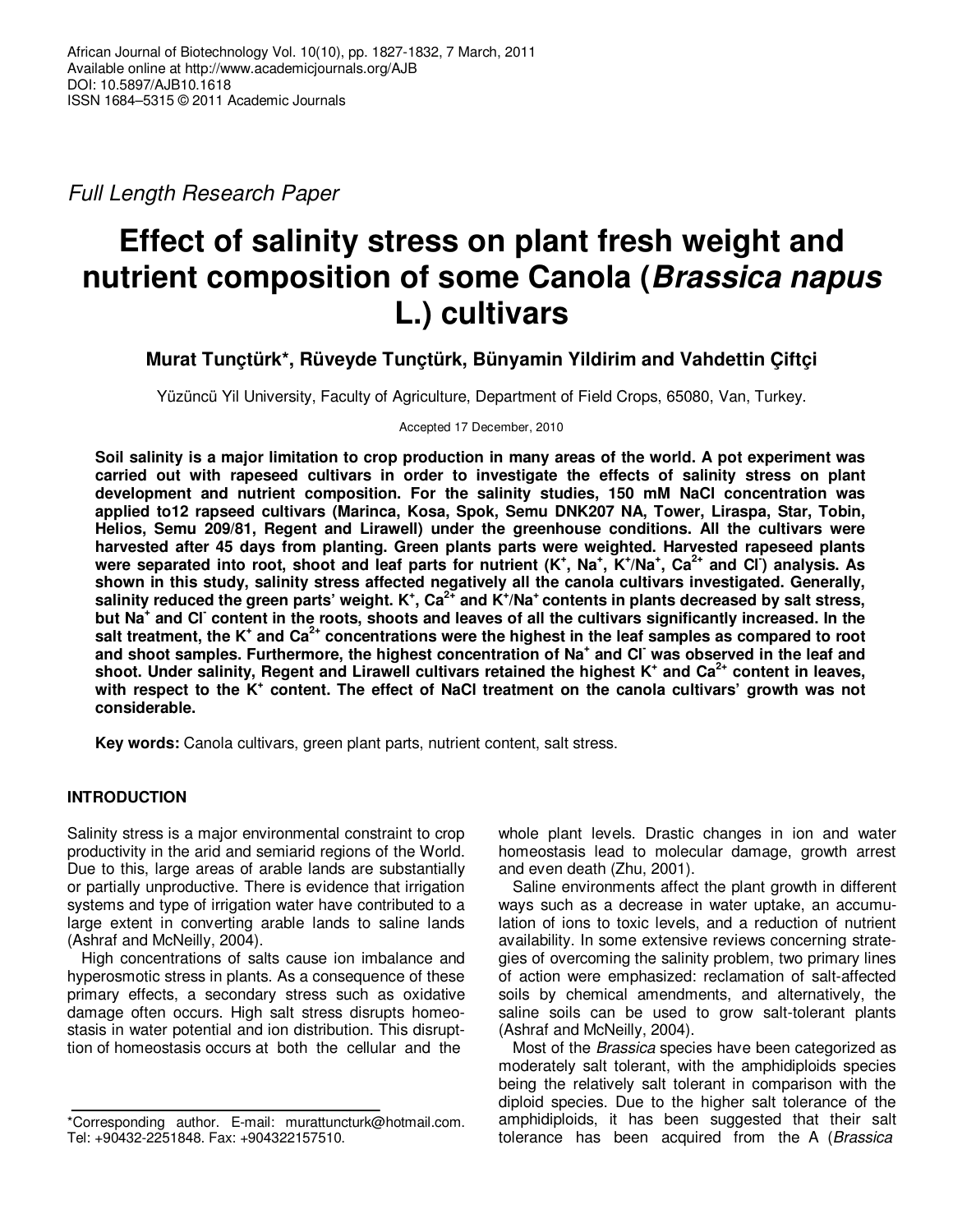campestris) and C (Brassica oleracea L.) genomes (Ashraf and McNeilly, 2004).

Although Brassica species produce maximum yield under normal soil and environmental conditions, their growth, seed yield and oil production are markedly reduced due to environmental stresses such as drought, water logging, salinity, low or high temperature, nutrient deficiency or excess. In particular, for these crops there is a great magnitude of interspecific variation for salinity tolerance (Ashraf and McNeilly, 1990). While assessing the comparative salt tolerance of some Brassica species at the early growth stages, Brassica napus, followed by Brassica carinata and Brassica juncea, were found to be more salt tolerant than B. campestris (Ashraf and McNeilly, 1990).

The objective of this study was to investigate the effect of salinity on the growth of canola plant seedlings and to study the nutrient  $(K^+$ , Na<sup>+</sup>, K<sup>+</sup>/Na<sup>+</sup>, Ca<sup>2+</sup> and Cl<sup>-</sup>) contents in the successive leaves, shoots and roots under salinity stress.

### **MATERIALS AND METHODS**

The experiments were conducted in the greenhouse of the Horticulture Department of Agriculture Faculty of Yuzuncu Yil University Van (Turkey) during the months of April - June 2007. All the experiments were achieved in pots filled with soil. The experiments were carried out using a completely randomized plots design. Salinity factors were non-saline media and sodium chloride (NaCl) application by two doses (0 and 150 mM) with 3 replications. 12 rapeseed cultivars (Marinca, Kosa, Spok, Semu DNK207 NA, Tower, Liraspa, Star, Tobin, Helios, Semu 209/81, Regent and Lirawell) were used as the plant materials. In the experimental area, daily air temperature ranged from 10°C (minimum at night) to 30°C (maximum at during day), with the daily average temperature of about 25°C. Relative humidity fluctuated between 30 and 85%; the average value was about 60%.

Ten seeds of each cultivar were sown directly in plastic pots that contained 4 kg of field soil. Thinning was carried out 15 days after planting leaving four plants in each pot. Surface soil was collected from an agricultural field and passed through a 2 mm mesh screen. The texture of the soil was based on sand-clay-silt, total organic matter (1.96%), total salt (0.035%), pH (7.30), total nitrogen (0.9%), available phosphorus (28 mg  $kg^{-1}$  dry) soil and exchangeable potassium (180 mg K kg $^{-1}$  dry soil). All the pots were fertilized with urea as a nitrogen fertilizer equivalent to 150 kg N  $ha^{-1}$  and triple- superphosphate (80 kg  $P_2O_5$  ha<sup>-1</sup>) was incorporated into the soil before seeding. For salinity treatments, non-salt-treated plants were kept as controls and salt-stressed plants were subjected to 150 mM NaCl for 30 days after sowing and all the plants, including controls, were then sampled. The salinity treatments were maintained until final harvest. The pots were randomly arranged in a greenhouse and rearranged several times during the growth period. Immediately after sowing, soils were watered and watering was carried out regularly every two days during the experiment (45 days) and 150 mM NaCl application was given together with water. Plants were irrigated until saturated and the excess solution was allowed to drain into collection pans.

All rapeseed cultivars were harvested after 45 days from planting. Harvested plant samples were washed in distilled water to remove salts from the tissue surfaces. The harvested green parts of the cultivars were weighted. Harvested plant materials were separated into roots, shoots and leaves parts for nutrient  $(K^*, Na^*,$   $K^{\dagger}/Na^{\dagger}$ , Ca<sup>2+</sup> and CI content analysis.

#### **Chemical analysis for nutrients**

For ion determination, fresh samples of root, shoot and leaf were extracted in concentrated 0.1 N nitric acid. Na<sup>+</sup>, K<sup>+</sup> and Ca<sup>2+</sup> contents in the samples were detected by flame photometry in the samples from canola plants (Taleisnik and Grunberg, 1994). Relative ion accumulation (Na<sup>+</sup>, K<sup>+</sup> and Ca<sup>2+</sup>) in whole plant (wp) was calculated as described by Taleisnik and Grunberg (1994). For chloride determination, CI was determined by the silver ion-titration method with an automatic chloridometer (Buckhler-Cotlove chloridometer) according to Bozcuk (1970).

The data were analyzed by an analysis of variance using SAS (1985) software to test the significance of the main effects. Means separation on data was conducted using LSD multiple range tests. Terms were considered significant at  $P < 0.05$ .

# **RESULTS AND DISCUSSION**

For the 12 canola genotypes used in the salt treatments, the first marked symptomatic effect of toxic-level NaCl for 150 mM dosage was reduction in the green parts weight and inhibition on the plant growth. According to variance analysis results, plant fresh weight was influenced significantly by the salt stress  $(P < 0.01)$ .

The effect of 150 mM NaCl treatment on the plant fresh weight of the 12 canola cultivars is shown in Table 1. Plant growth was reduced by NaCl treatment. Plant fresh weight varied between 8.37 and 12.9 g in the controls (non saline) applications. In general, salt stress affected negatively the plant fresh weight, but the effect ratio differed amongst the 12 genotypes. Fresh weights of plants under salt stress at final harvest were significantly reduced as compared to those of plants in the control treatment (Table 1). The tower cultivar was affected (20% reduction as compared to controls) more than the other cultivars. Semu-DNK207 (4.5% reduction as compared to control groups) and Helios (6.5% reduction as compared to control groups) showed a smaller reduction than the other cultivars (exposed to the salt stress). The results reported here indicated that the cultivar Semu-DNK207 and Helios were relatively salt-tolerant ones compared to other cultivars.

Reduction in plant growth by means of salt stress has also been reported for a number of plant species in scientific studies (Essa, 2002; Rameeh et al., 2004; Cicek and Cakirlar, 2002; Li et al., 2006, Kusvuran et al., 2007, Tunçtürk et al., 2008). The results confirmed these earlier observations of growth reduction due to NaCl treatment. Probably the negative effect of salinity on plants provoked osmotic potential by salt in the culture medium, such that the root cells did not obtain the required water from the medium (Mer et al., 2000). Therefore in plants, the uptakes of some mineral nutrients dissolved in water are also restricted. Thus, growth and development of plants were inhibited due to the occurring defect in metabolism. Some researchers thought that the growth reduction is the consequences of ion accumulation through the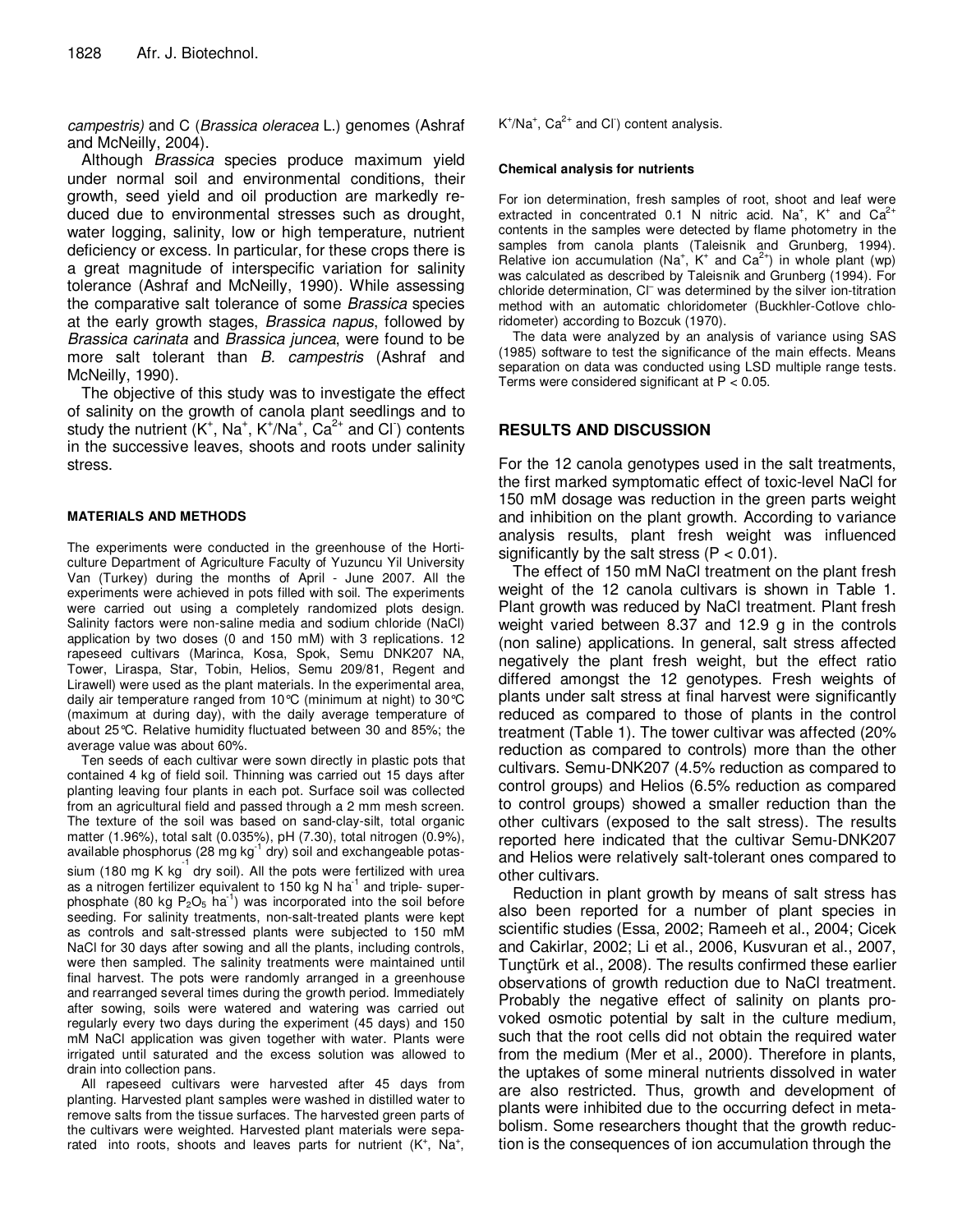| N                        | <b>P.O</b> | т        | <b>Marinca</b>          | Kosa                               | <b>Spok</b>          | Semu<br><b>DNK207 NA</b>          | <b>Tower</b>                    | Liraspa                      | <b>Star</b>          | <b>Tobin</b>                     | <b>Helios</b>           | Semu<br>209/81                     | Regent                       | Lirawell                     | T.M  | P.O.<br>М         |
|--------------------------|------------|----------|-------------------------|------------------------------------|----------------------|-----------------------------------|---------------------------------|------------------------------|----------------------|----------------------------------|-------------------------|------------------------------------|------------------------------|------------------------------|------|-------------------|
| $Na+$                    |            | $\Omega$ | $1.57$ ef               | 1.83 <sup>d</sup>                  | $1.71$ de            | $1.26$ <sup>f</sup>               | 1.38 <sup>†</sup>               | $1.50$ ef                    | $2.15^{bc}$          | 2.81 <sup>a</sup>                | $2.41^{b}$              | 1.88 <sup>cd</sup>                 | 2.29 <sup>b</sup>            | 2.31 <sup>b</sup>            | 1.92 |                   |
|                          | Leaf       | 150      | 2.66 <sup>9</sup>       | $3.34$ d - f                       | 2.76 <sup>9</sup>    | 2.66 <sup>9</sup>                 | 3.68 <sup>cd</sup>              | $3.57$ $\degree$ - $\degree$ | $4.24$ <sup>ab</sup> | 4.24 $^{ab}$                     | 4.52 $a$                | $3.29$ <sup>ef</sup>               | $3.18^{\text{t}}$            | $3.87\,^{\rm bc}$            | 3.50 | 2.71              |
|                          | Shoot      | $\Omega$ | 2.53 <sup>a</sup>       | $1.23$ <sup>f</sup>                | $1.55$ <sup>e</sup>  | $1.19$ <sup>f</sup>               | $1.12^{\dagger}$                | $2.21$ bc                    | 1.57 <sup>e</sup>    | 2.02 <sup>cd</sup>               | 1.56 <sup>e</sup>       | $1.27$ <sup>f</sup>                | 1.83 $d$                     | 2.29 <sup>ab</sup>           | 1.70 | 2.32              |
|                          |            | 150      | $3.26$ $\mathrm{^{cd}}$ | $2.64$ <sup>f</sup> - <sup>h</sup> | 2.04 <sup>1</sup>    | $2.499 - 1$                       | $2.87$ ef                       | 3.46 <sup>bc</sup>           | 2.24 i               | 4.64 $a$                         | $3.01$ <sup>de</sup>    | $2.72$ <sup>e</sup> - <sup>g</sup> | $2.34 h^{-1}$                | 3.62 <sup>b</sup>            | 2.94 |                   |
|                          | Root       | $\Omega$ | 0.96e                   | $1.21$ <sup>d</sup>                | 1.12 $de$            | $1.23$ $cd$                       | 1.18 $de$                       | $1.47$ <sup>ab</sup>         | $1.33^{b}$ - $d$     | $1.44$ <sup>a</sup> - $^{\circ}$ | 1.20 <sup>d</sup>       | $1.47$ <sup>ab</sup>               | $1.51$ <sup>ab</sup>         | 1.60 <sup>a</sup>            | 1.31 | 1.80              |
|                          |            | 150      | 1.82 $d$                | $2.46$ <sup>ab</sup>               | 2.57 <sup>a</sup>    | $2.24^{bc}$                       | $1.93$ <sup>cd</sup>            | $2.39$ <sup>ab</sup>         | $2.17^{bc}$          | $2.37\ ^{\text{ab}}$             | 2.68 <sup>a</sup>       | 1.97 <sup>cd</sup>                 | 2.66 <sup>a</sup>            | $2.23$ bc                    | 2.29 |                   |
| $K^+$                    | Leaf       | $\Omega$ | 21.0 <sup>c</sup>       | $20.8$ $\mathrm{^{cd}}$            | 19.3 $e$             | 19.4 $e$                          | 19.8 $de$                       | 21.0 <sup>c</sup>            | $22.4^{b}$           | 28.5 $^{\circ}$                  | 20.7 <sup>cd</sup>      | 20.6 <sup>cd</sup>                 | 19.3 $e$                     | 19.1 $e$                     | 21.0 |                   |
|                          |            | 150      | 19.8 $a$                | $15.1^{\text{f}}$                  | 17.2 $d$             | 17.4 <sup>d</sup>                 | 17.0 $d$                        | 18.1 $c$                     | $14.8$ <sup>f</sup>  | 19.6 $a$                         | 17.1 <sup>d</sup>       | 16.4 $e$                           | 18.9 <sup>b</sup>            | 18.5 <sup>bc</sup>           | 17.5 | 19.3              |
|                          | Shoot      | $\Omega$ | $24.5^{b}$              | 26.8 $a$                           | 17.7 $e^{ef}$        | 21.4 <sup>c</sup>                 | 19.4 $d$                        | 23.3 <sup>b</sup>            | 16.4 $9$             | 19.4 $d$                         | 17.8 $ef$               | 20.2 <sup>d</sup>                  | 18.9 $de$                    | $17.5$ <sup>fg</sup>         | 20.2 | 18.0              |
|                          |            | 150      | 16.9 $c$                | 14.6 $ef$                          | 14.7 $e^{ef}$        | 17.8 <sup>b</sup>                 | $15.3$ <sup>de</sup>            | 17.4 <sup>bc</sup>           | 13.2 <sup>9</sup>    | 14.3 <sup>†</sup>                | 15.7 <sup>d</sup>       | 14.3 <sup>†</sup>                  | 18.8 $a$                     | 16.6 $c$                     | 15.8 |                   |
|                          | Root       | $\Omega$ | 18.6 $c$                | 18.3 $^{cd}$                       | 18.9 <sup>bc</sup>   | 18.1 $\degree$ - $\degree$        | 16.5 $\mathrm{e}^{\mathrm{ef}}$ | $19.3$ bc                    | 20.9 $a$             | $20.4$ <sup>ab</sup>             | 16.6 $de$               | 18.4 $c$                           | 17.6 $^{\circ}$ - $^{\circ}$ | $14.9^{\text{f}}$            | 18.2 | 16.3              |
|                          |            | 150      | 13.9 <sup>cd</sup>      | 15.7 $^{\circ}$                    | 14.2 $cd$            | 14.5 $\degree$                    | 13.7 $^{cd}$                    | $13.4$ <sup>de</sup>         | 14.4 $^{cd}$         | 15.7 $^{\circ}$                  | 12.5 $e$                | 13.7 <sup>cd</sup>                 | 16.8 $a$                     | 14.3 $cd$                    | 14.4 |                   |
| $K^{\dagger}/N$<br>$a^*$ | Leaf       | $\Omega$ | 13.9 $a$                | 11.4 $^{\circ}$                    | 11.3 <sup>b</sup>    | 15.3 $a$                          | 14.4 $a$                        | 13.9 $a$                     | 10.5 <sup>bc</sup>   | $10.2^b -$ <sup>d</sup>          | 8.68 <sup>cd</sup>      | 11.1 $^{\circ}$                    | 8.44 <sup>d</sup>            | 8.30 <sup>d</sup>            | 11.5 |                   |
|                          |            | 150      | 7.46 $a$                | 4.54 $\degree$                     | $6.22^{b}$           | 6.56 $b$                          | 4.60 $c$                        | 5.07 <sup>c</sup>            | 3.49 <sup>d</sup>    | 4.63 $c$                         | 3.78 <sup>d</sup>       | 4.97 $\degree$                     | 5.97 <sup>b</sup>            | 4.78 $^{\circ}$              | 5.17 | 8.3               |
|                          | Shoot      | $\Omega$ | 9.70 <sup>cd</sup>      | 21.7 <sup>a</sup>                  | 11.5 $\degree$       | 18.1 <sup>b</sup>                 | 17.3 <sup>b</sup>               | 10.6 $\degree$               | 10.6 $c$             | $9.65$ <sup>cd</sup>             | 11.4 $^{\circ}$         | 15.8 <sup>b</sup>                  | 10.4 $\degree$               | 7.66 <sup>d</sup>            | 12.9 |                   |
|                          |            | 150      | $5.20$ $\mathrm{^{cd}}$ | $5.54$ $^{\circ}$                  | $7.19^{b}$           | $7.21^{b}$                        | $5.33$ $cd$                     | $5.03$ $\mathrm{^{cd}}$      | 5.91 $\degree$       | 3.07 <sup>e</sup>                | $5.20$ $\mathrm{^{cd}}$ | $5.25$ <sup>cd</sup>               | 8.04 <sup>a</sup>            | 4.60 $d$                     | 5.63 | 9.24              |
|                          | Root       | $\Omega$ | 19.4 $a$                | 15.0 $^{\rm b}$ - $^{\rm d}$       | 16.9 <sup>b</sup>    | 14.7 $^{\rm b}$ - $^{\rm d}$      | 13.9 <sup>ab</sup>              | $13.1$ $cd$                  | 15.7 <sup>bc</sup>   | 14.2 <sup>bd</sup>               | 14.0 <sup>cd</sup>      | 12.6 <sup>d</sup>                  | 11.7 <sup>ef</sup>           | 9.38 <sup>†</sup>            | 14.2 | 10.3              |
|                          |            | 150      | 7.60 <sup>a</sup>       | $6.38^{b}$ - $d$                   | $5.54$ <sup>de</sup> | $6.46^{b} -$ d                    | 7.10 <sup>ab</sup>              | 5.63 $^{\circ}$ - $^{\circ}$ | 6.64 $a - c$         | $6.67$ <sup>a</sup> - $c$        | 4.67 $e$ <sup>ef</sup>  | $6.97$ <sup>ab</sup>               | $6.31^{b} -$ <sup>d</sup>    | 6.46 $^{\rm b}$ - $^{\rm d}$ | 6.38 |                   |
| $Ca2+$                   | Leaf       | $\Omega$ | $2.48$ ef               | 3.43 <sup>d</sup>                  | 2.83 <sup>e</sup>    | $2.32^{ig}$                       | $2.51$ ef                       | 1.65 $h$                     | $2.18^{6}$           | 5.71 $a$                         | 4.51 $^{\circ}$         | 1.75hh                             | 3.78 <sup>c</sup>            | 2.11 <sup>9</sup>            | 2.94 | 2.68 <sup>a</sup> |
|                          |            | 150      | 2.14 <sup>d</sup>       | 2.30 <sup>cd</sup>                 | 2.50 <sup>c</sup>    | $1.08$ <sup>f</sup>               | 2.37 <sup>cd</sup>              | 1.54 <sup>e</sup>            | 2.16 <sup>d</sup>    | 2.88 <sup>b</sup>                | 4.16 $a$                | $1.22^{\mathrm{f}}$                | 4.36 $a$                     | $2.38$ $\mathrm{^{cd}}$      | 2.42 |                   |
|                          |            | $\Omega$ | $1.05^{\frac{1}{2}}$    | 2.15 <sup>c</sup>                  | 1.67 $d$             | 1.46 <sup>e</sup>                 | $0.94$ <sup>f</sup>             | 1.37 <sup>e</sup>            | 1.68 <sup>d</sup>    | 3.92 <sup>a</sup>                | 0.99 <sup>f</sup>       | 2.85 <sup>b</sup>                  | 2.82 <sup>b</sup>            | 1.07 <sup>1</sup>            | 1.83 |                   |
|                          | Shoot      | 150      | $0.99$ <sup>ef</sup>    | $1.75$ bc                          | $0.96$ <sup>ef</sup> | 1.29 $^{\circ}$                   | $0.90^{\text{f}}$               | $1.19$ <sup>de</sup>         | 1.63 $^{\circ}$      | 2.34 <sup>a</sup>                | $1.02$ ef               | $1.95^{b}$                         | 1.36 <sup>d</sup>            | $1.18$ <sup>de</sup>         | 1.38 | 1.60 <sup>b</sup> |
| $Ca2+$                   | Root       | $\Omega$ | 4.45 $^{\rm b}$         | 2.32 <sup>e</sup>                  | 2.50 <sup>e</sup>    | 1.05 <sup>9</sup>                 | 3.04 <sup>d</sup>               | 1.70 <sup>1</sup>            | 4.29 $^{\rm b}$      | $3.42$ <sup>c</sup>              | 2.38 <sup>e</sup>       | 2.27 <sup>e</sup>                  | 4.75 $^{\rm b}$              | $1.54$ <sup>f</sup>          | 2.81 | 2.19 <sup>c</sup> |
|                          |            | 150      | $1.34$ $\degree$        | $1.14^{d}$ - f                     | 0.93 <sup>†</sup>    | $1.03$ ef                         | 2.39 <sup>a</sup>               | $0.96^{\mathrm{T}}$          | 2.49 <sup>a</sup>    | 1.49 <sup>c</sup>                | 2.57 <sup>a</sup>       | 1.89 $b$                           | $1.33$ $\mathrm{^{cd}}$      | $1.25$ <sup>de</sup>         | 1.57 |                   |
| CI                       | Leaf       | 0        | 2.49 <sup>b</sup>       | 2.63 <sup>b</sup>                  | 3.35 <sup>a</sup>    | $1.72$ $cd$                       | 1.48 $d$                        | 2.35 <sup>b</sup>            | 3.36 <sup>a</sup>    | 3.17 <sup>a</sup>                | $1.91$ <sup>c</sup>     | 1.67 <sup>cd</sup>                 | 1.66 <sup>cd</sup>           | 2.63 <sup>b</sup>            | 2.36 |                   |
|                          |            | 150      | $5.23$ <sup>f</sup>     | 6.10 <sup>e</sup>                  | $8.75^{b}$           | 6.54e                             | 4.95 $†$                        | 7.50 <sup>d</sup>            | 5.40 <sup>†</sup>    | $5.22^{f}$                       | 8.00 <sup>c</sup>       | 3.94 <sup>9</sup>                  | 3.49 <sup>9</sup>            | 10.8 <sup>a</sup>            | 6.33 | 4.35              |
|                          | Shoot      | $\Omega$ | 3.40 <sup>a</sup>       | 2.37 <sup>b</sup>                  | 1.76 <sup>c</sup>    | 1.38 <sup>d</sup>                 | 2.33 <sup>b</sup>               | $2.35^{b}$                   | 1.98 <sup>c</sup>    | $1.75$ <sup>c</sup>              | $1.73$ <sup>c</sup>     | 1.36 <sup>d</sup>                  | 2.03 <sup>bc</sup>           | 0.76e                        | 1.93 |                   |
|                          |            | 150      | $6.12$ <sup>c</sup>     | 4.53 $e$                           | 6.13 <sup>c</sup>    | 4.21 $e$                          | 7.62 <sup>b</sup>               | $6.24$ <sup>c</sup>          | 4.67 $^{\circ}$      | 8.68 <sup>a</sup>                | 4.45 $e$                | 7.29 <sup>b</sup>                  | 5.18 <sup>d</sup>            | $2.53$ <sup>f</sup>          | 5.64 | 3.78              |
|                          | Root       | $\Omega$ | $1.77^{\circ}$          | 2.59 <sup>a</sup>                  | 1.56 <sup>c</sup>    | 1.79 <sup>c</sup>                 | 1.75 <sup>c</sup>               | 1.66 <sup>c</sup>            | $2.11^{b}$           | 1.11 <sup>d</sup>                | 0.95 <sup>d</sup>       | $1.72$ <sup>c</sup>                | 0.96 <sup>d</sup>            | 1.07 $^{\rm d}$              | 1.59 | 2.65              |
|                          |            | 150      | 4.39 $b$                | 9.91 <sup>a</sup>                  | 2.74 <sup>e</sup>    | $3.69$ <sup>cd</sup>              | 3.35 <sup>d</sup>               | 2.73 <sup>e</sup>            | 3.47 <sup>d</sup>    | 3.32 <sup>d</sup>                | $1.98^{\text{f}}$       | 2.71 <sup>e</sup>                  | 4.03 <sup>bc</sup>           | $2.25$ ef                    | 3.71 |                   |
| Green weight             |            | $\Omega$ | 10.1 <sup>cd</sup>      | 8.73 hi                            | $8.89^{9h}$          | $8.90\,\frac{\text{gh}}{\text{}}$ | 10.4 <sup>c</sup>               | $9.23$ <sup>fg</sup>         | $9.86$ <sup>de</sup> | $8.37^{\circ}$                   | $8.84$ $9h$             | 10.7 $b$                           | $9.56$ <sup>ef</sup>         | 12.9 $a$                     | 9.71 |                   |
|                          |            | 150      | 8.5 <sup>c</sup>        | $7.95$ <sup>f</sup>                | 7.98 <sup>ef</sup>   | 8.50 <sup>c</sup>                 | $8.35$ <sup>cd</sup>            | $8.15$ d $-$ <sup>f</sup>    | $8.09d - f$          | 7.58 <sup>9</sup>                | $8.25$ d $-$ f          | 9.82 <sup>b</sup>                  | $8.28$ <sup>cd</sup>         | 11.8 $a$                     | 8.60 | 9.16              |

Table 1. Roots, shoots and leaves of canola cultivars nutrient accumulations (µg/mg fresh weight) and green weight under salt treatment and non salt treatment.

Mean values indicated by the same latter are not significantly different (P < 0.05). N, nutrient; P.O, plant organs; T, treatment; T.M, treatment mean; P.M.O, plant organs mean.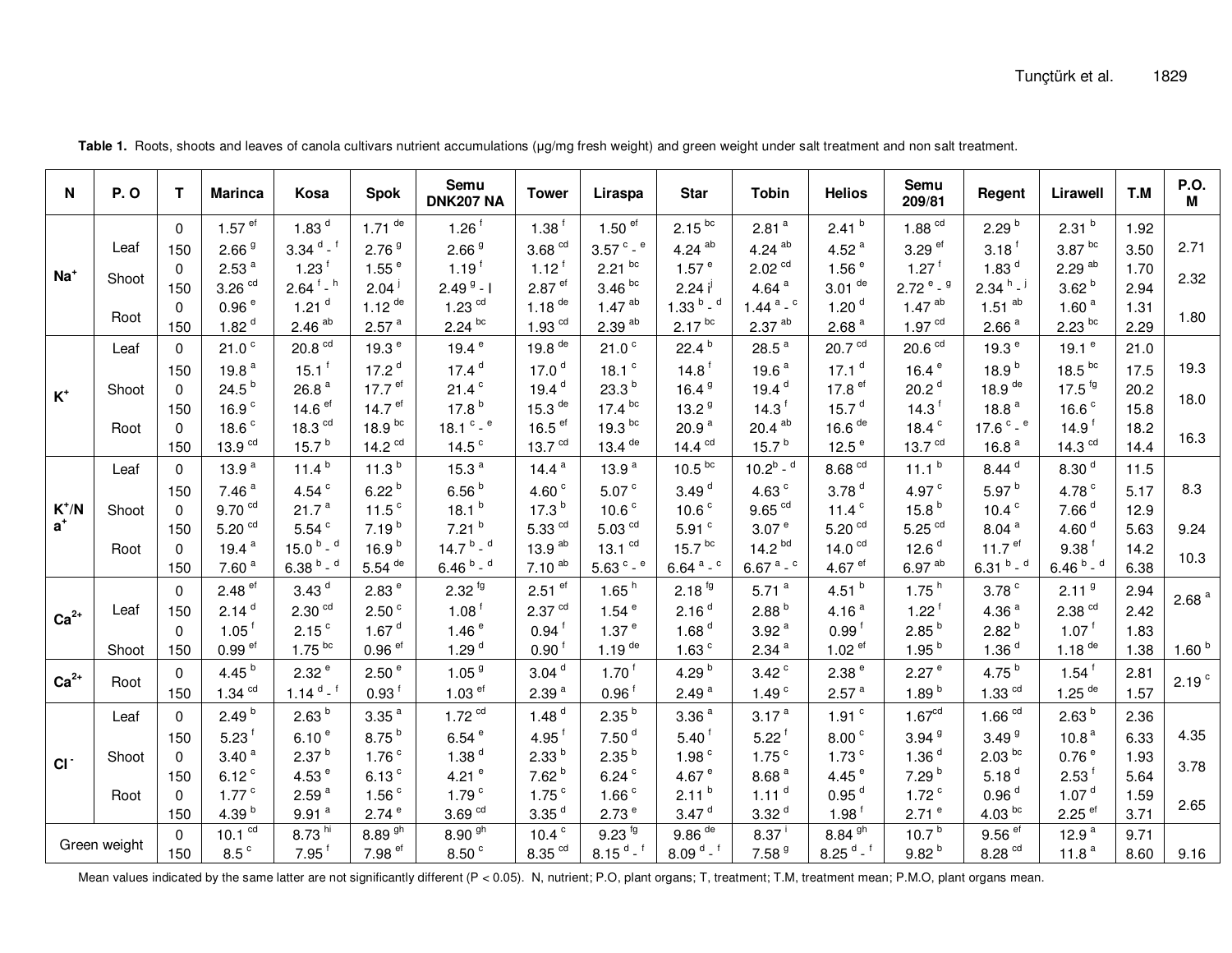changing of membrane permeability (Cramer et al., 1985; Grieve and Fujiyama, 1987). Most crops exposed to the saline conditions showed reduction in growth. The deleterious effect of salinity was suggested as a result of water stress, ion toxicities, ion imbalance, or combination of all these factors (Kurth et al., 1986).

According to variance analysis, the results of nutrient content of salt stress significantly affected the nutrient content in all cultivars. The concentrations of nutrient elements  $(K^+$ , Na<sup>+</sup>, K<sup>+</sup>/Na<sup>+</sup>, Ca<sup>2+</sup> and Cl<sup>-</sup>) in leaves, shoots and roots are presented in Table 1.

The 12 canola genotypes had a higher Na<sup>+</sup> accumulation in whole plant and parts than in the control groups. The Na<sup>+</sup> contents in all the parts of the 12 cultivars significantly increased in the NaCl treatment (Table 1). When compared to the control plants, salt treatment caused significant increases in  $Na<sup>+</sup>$  content of all cultivars. Under salinity, Marinca, Semu-DNK207 and Spok cultivars retained at least  $Na<sup>+</sup>$  content in leaves among other cultivars. Generally, salt-tolerant plants differed from saltsensitive ones mainly in having a low rate of  $Na<sup>+</sup>$ . It was suggested that the capacity of ion accumulation of plants is related to their tolerance to salt stress. It was found that tolerant species accumulated lower Na<sup>+</sup>, and the decrease of  $K^+$  was lower than in the sensitive species (Essa, 2002; Yasar et al., 2006; Kusvuran et al. 2007).

The trend of Na<sup>+</sup> accumulation in the leaves of the cultivars studied was different from that of  $K^+$  accumulation. However, there was less increase in Na<sup>+</sup> accumulation in roots cultivars; the highest increase was observed in the leaf and shoot of plants. The  $Na<sup>+</sup>$ concentration in the shoots was only slightly higher than that in the leaves. The highest  $Na<sup>+</sup>$  accumulation was observed in Lirawell cultivar's leaves. The highest  $Na<sup>+</sup>$ accumulation was observed in Helios cultivar leaf, Tobin cultivars' shoots and Helios cultivar' roots among the plants which were under stress, respectively (Table 1).

The work by Bandeh-Hagh et al. (2008) with canola, Wolf et al. (1991) with barley, Yaşar et al. (2006) with green bean, Wang and Han (2007) with alfalfa and Li et al. (2006) with soybean, reported similar results, and indicated that the distribution of Na<sup>+</sup> ions vary among the organs of plants and genotypes that tolerate salt well. High Na<sup>+</sup> content generally disrupts the nutrient balance, thereby causing specific ion toxicity despite disturbing osmotic regulation (Greenway and Munns, 1980; Grattan and Grieve, 1999). Preferential accumulation of Na<sup>+</sup>, Cl or both is known to account for salt tolerance in crop species, and specific injury due to the accumulation of these ions rather than osmotic stress which was suggested to be the major factor for salt sensitivity (Grattan and Grieve, 1999; Jacoby, 1999).

Potassium contents of the 12 cultivars were affected differently by NaCl treatment (Table 1). Significant differences were determined between cultivars for K<sup>+</sup> content. In related studies, it was indicated that salt applications differently showed nutrient content according to canola

cultivars (Ashraf and McNeilly, 2004). When compared to the control plants, salt treatment caused significant decreases in  $K^+$  content of all cultivars. Under salinity, Marinca, Tobin and Regent cultivars retained the highest  $K^*$  content in the leaves; in the case of  $K^*$  these cultivars were less affected under NaCl treatment. The applied salinity caused marked reduction in the concentrations of K + in the shoot of all cultivars except cultivar Regent. However, it was observed in this study that the  $K^*$  concentration in roots of all cultivars under salinity was lower than that in the control groups.

These results indicate that there was a competition between Na<sup>+</sup> and K<sup>+</sup> regarding their uptake. The salttolerant genotype had a greater K<sup>+</sup> accumulation capacity. Similar results were reported with different green bean cultivars (Yasar et al., 2006), soybean cultivars  $(Essa, 2002; L\dot{l}$  et al., 2006) and canola cultivars (Bandeh-Hagh et al., 2008).

In the salinized treatment, the  $K^*$  concentration was highest in leaf as compared to root and shoot. There were differences among the leaf, shoot and root for salt stress.  $K<sup>+</sup>$  concentrations in shoots and roots of all the cultivars decreased under the salt stress except for Regent and Lirawell cultivars. Generally, the concentration of K<sup>+</sup> in the leaves of Tobin was higher than that in the other cultivars. Tobin cultivars leaf (31% reduction as compared to control groups), Kosa cultivars shoot (45% reduction as compared to control groups) and Star cultivar roots (31% reduction as compared to control groups) were affected more than the other cultivars. In related studies, it was noticed that accumulation of ion in root, shoot and leaves changed under salt stressed plants (Yasar et al., 2006). The  $K^+$  content in plant tissues represents the main cation in plant cells, and it is an important component of the cell osmotic potential (Reggiani et al., 1995). Generally, in this study, canola cultivars' root, shoot and leaf  $K^+$  concentrations were lower at the salinity application. These results are similar to those reported by Grieve and Fujiyama (1987) and Li et al. (2006) who found that  $K^+$  concentration reduced by salt stress in canola cultivars. One of the primary plant responses to salinity is the decrease in  $K^+$  concentration in plant tissues (El-Samad and Shaddad, 1997) and thus the substitution of K<sup>+</sup> by Na<sup>+</sup> may lead to nutritional imbalances. Both of these ions might compete for entry into plant root cells. This competition can have significant negative effects on plant growth in saline soils, where concentrations of sodium often exceed those of potassium.

The ratio of K<sup>+</sup>/Na<sup>+</sup> was significantly influenced by high NaCl application. Treatment of soil salinity resulted in the decrease of the K<sup>+</sup>/Na<sup>+</sup> ratios in all cultivars. Generally, higher ratios of K<sup>+</sup>/Na<sup>+</sup> were found in Semu-DNK207, Kosa and Tower cultivars than in the other cultivars under NaCl treatment (Table 1). It can be postulated that  $K^{\dagger}/Na^{\dagger}$ ratios might be valid selection criteria for assessing salinity tolerance of different crop species. Previous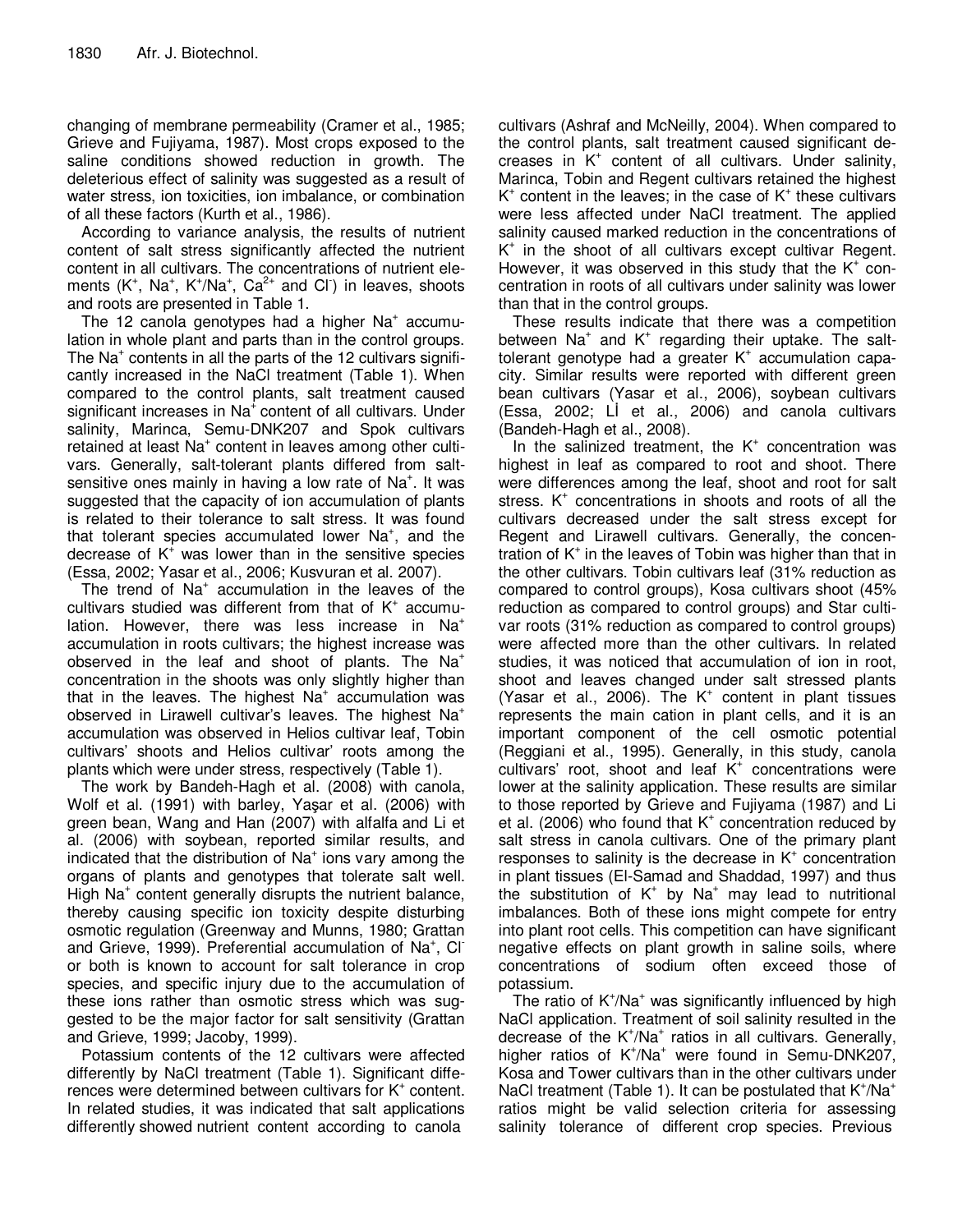studies have shown that high K<sup>+</sup>/Na<sup>+</sup> ratio shows a positive relationship with salt tolerance (Essa, 2002; Kusvuran et al., 2007). These findings are in agreement with the other reports suggesting that salt stress reduces the K<sup>+</sup>/Na<sup>+</sup> ratio of green bean (Yasar et al., 2006), melon (Kusvuran et al., 2007), wheat (Hu et al., 2006) and legume (Amador et al., 2007). These results indicated that salt tolerance mechanisms may display differences according to cultivars. In the salinized treatment, the K<sup>+</sup>/Na<sup>+</sup> concentration was highest in root as compared to leaf and shoot.

All saline-stressed plants gave lower  $Ca<sup>2+</sup>$  content as compared to the control group. There were significant differences between the cultivars regarding  $Ca<sup>2+</sup>$  content. In this study, NaCI treatment decreased significantly  $Ca^{2+}$ content in all cultivars, except for Lirawell and Star. In these cultivars, a significant difference between control and NaCI treatment was not found for  $Ca<sup>2+</sup>$  content under salinity. This result showed that Lirawell and Star cultivars can maintain  $Ca^{2+}$  uptake although the high salt concentration, was different from the other cultivars. Furthermore, Liraspa and Semu-DNK207 cultivars had the least  $Ca^{2+}$  content in all the organs than other cultivars under salt conditions (Table 1). These results indicated that salt tolerance mechanisms may display differences according to the cultivars. All organs contents of  $Ca<sup>2+</sup>$  were influenced significantly as a result of salinity treatment (Table 1). As compared to the control group,  $Ca<sup>2+</sup>$  content in the leaf, shoot and root was decreased under salinity. In the salinized treatment, the  $Ca^{2+}$  concentration was highest in the leaf compared with the root and shoot. Concentrations of  $Ca<sup>2+</sup>$  in the shoots were lower than those of the roots and leaves of the cultivars.

Calcium has been shown to ameliorate the adverse effects of salinity on plants (Amador et al., 2007). Calcium is well known to have regulatory roles in metabolism (Cramer et al., 1985) and sodium ions may compete with calcium ions for membrane binding sites. Therefore, it has been suggested that high calcium levels can protect the cell membrane from the adverse effects of salinity.

The effect of salinity on the nutrient composition of plant tissues, especially the concentration of calcium  $(Ca^{2+})$  and potassium  $(K^+)$ , has been extensively investigated, and several researchers have confirmed that the detrimental effects of salinity on plant growth may occur through an ionic imbalance, particularly of  $Ca^{2+}$  and K<sup>+</sup> (Essa, 2002; Kusvuran et al., 2007; Yasar et al., 2006). Some species and cultivars can maintain higher growth under saline conditions by accumulating fewer toxic ions and maintaining a high tissue  $Ca<sup>2+</sup>$  concentration (Essa, 2002).

There were substantial differences in CI content and the rate of accumulation between cultivars with NaCl application. Cl contents of Kosa was considerably higher than those of the other cultivars in salinity medium. In the salinized treatment, the CI concentration was highest in

leaf as compared to the shoot and root. Generally, salttolerant plants differed from salt-sensitive ones mainly in having a low rate of Na<sup>+</sup> and Cl. Experiments using different genotypes differing in rates of Na<sup>+</sup> or Cl accumulation may be able to distinguish between the effects of salt in the leaf, shoot and root, and salt in the soil (Munns, 2002). In this study, accumulation of Cl in the leaves, shoots and roots of the 12 canola cultivars were significantly increased due to salt stress, while  $K^+$ and  $Ca^{2+}$  accumulation decreased.

Ions at high concentrations in the external solution (e.g. Na<sup>+</sup> or Cl<sup>-</sup>) are taken up at high rates, which may lead to excessive accumulation in tissues. These ions may inhibit the uptake of other ions into the root and their transportation to the shoot. There is a potential for many nutrient interactions in salt stressed plants which may have important consequences for growth (Cramer et al., 1985). Some researcher (Li et al., 2006; Kusvuran et al., 2007; Hu et al., 2006; Amador et al., 2007) reported that salinity had a major effect on the uptake and internal concentrations of mineral elements and plant growth in many plants.

As a result, in this study, salt stress significantly decreased plant growth, while some genotypes were affectted less and grew equally with the control plants, and caused no inhibition effects on saline growth. It has been understood that one of the most important reasons of the reduction in growth in different canola genotypes is the sodium ion concentration accumulated more than required and at toxic level in plant body.

This study demonstrated that under saline conditions, Na<sup>+</sup> and Cl<sup>-</sup> contents of the leaf, shoot and root increased in canola while  $Ca^{2+}$ , K<sup>+</sup> content and K<sup>+</sup>/Na<sup>+</sup> ratio contents decreased. In the light of the findings of this study, it could be said that some cultivars are relatively salt tolerant. It is evident that there is a substantial amount of variation in the characteristics associated with salt tolerance in these canola cultivars, for instance Cl<sup>-</sup> exclusion and to some extent  $Na<sup>+</sup>$  exclusion and the ability to maintain high K<sup>+</sup> and Ca<sup>2+</sup> levels in the leaf tissues in salt stress. However, further studies by using new techniques should be carried out to discover more certain realistic results.

# **REFERENCES**

- Amador BM, Yamada S, Yamaguchi T, Puente ER, Serrano NAV, Hernandez JLG, Aguilar RL, Dieguez ET, Garibay AN (2007). Influence of calcium silicate on growth, physiological parameters and mineral nutrition in two legume species under salt stress. J. Agron. Crop Sci. 193: 413-421.
- Ashraf M, McNeilly T (1990). Improvement of salt tolerance in maize by selection and breeding. Plant Breed. 104: 101-107.
- Ashraf M, McNeilly T (2004). Salinity tolerance in brassica oilseeds. Crit. Rev. Plant Sci. 23(2): 157-174.
- Bandeh-Hagh A, Toorchi M, Mohammadi A, Chaparzadeh N, Salekdeh GH, Kazemnia H (2008). Growth and osmotic adjustment of canola genotypes in response to salinity. J. Food Agrıc. Envıron. 6(2): 201- 208.